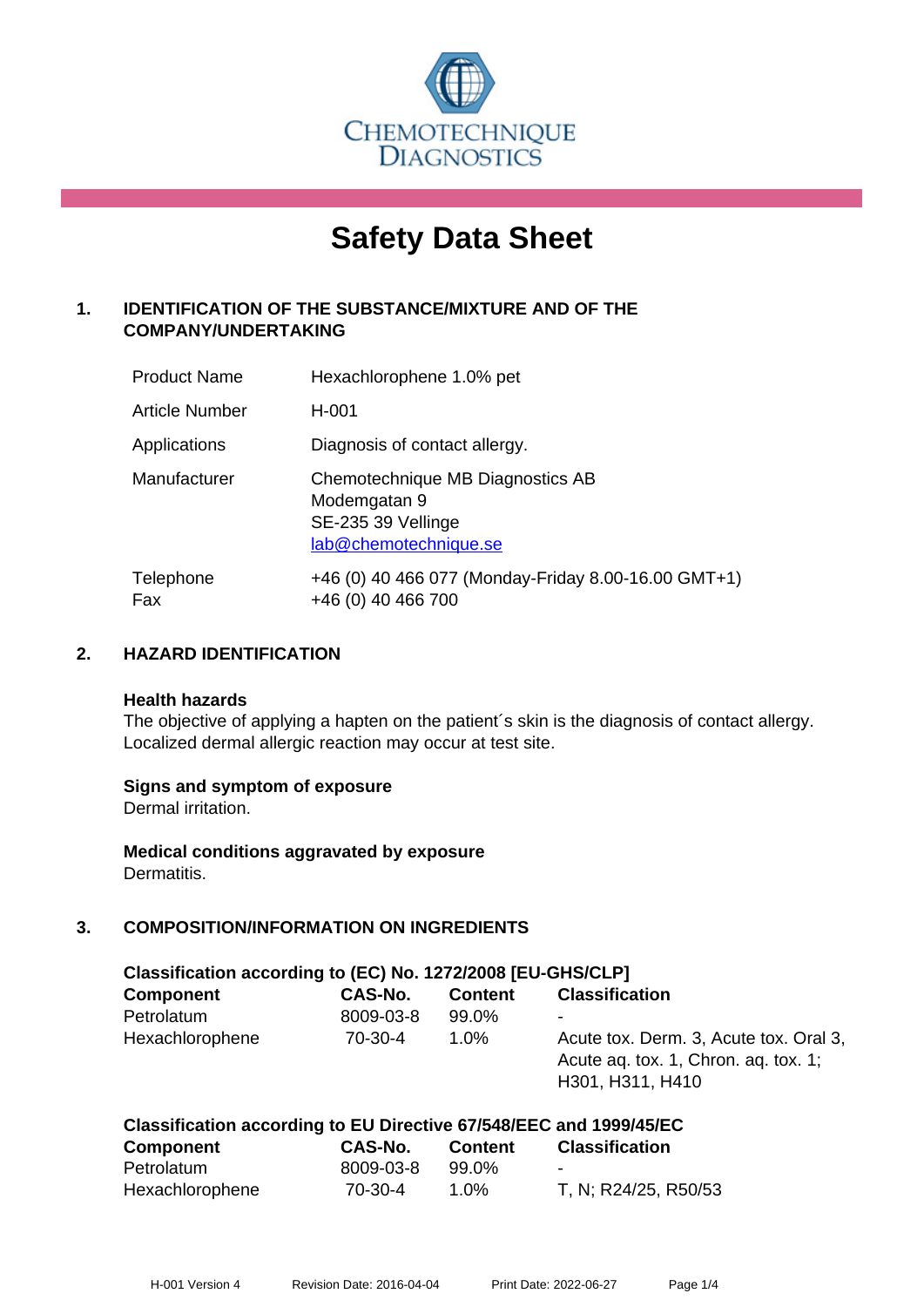## **4. FIRST AID MEASURES**

## **Emergency and first aid procedures**

Obtain medical attention.

# **5. FIRE-FIGHTING MEASURES\***

#### **Suitable extinguish media**

CO2, powder or water spray. Fight larger fires with water spray or alcohol resistant foam.

# **For safety reasons unsuitable extinguishing agents**

Water with full jet.

## **Special protective equipment for fire-fighters**

Wear self-contained respiratory protective device. Wear fully protective suit.

\*Data is shown for petrolatum only

## **6. ACCIDENTAL RELEASES MEASURES**

**Steps to be taken if material is released or spilled** Contain and place in a closed container.

# **7. HANDLING AND STORAGE**

**Precautions to be taken in handling and storage** Store dark at 5-8°C. Avoid extended exposure to light. FOR EXTERNAL USE ONLY.

# **8. EXPOSURE CONTROLS/PERSONAL PROTECTION**

**Respiratory protection** Not required.

**Ventilation** Local exhaust.

**Protective gloves** Disposal gloves.

#### **Eye protection** Not required with normal use.

## **Work/Hygienic practices**

Wash hands after each use.

## **9. PHYSICAL AND CHEMICAL PROPERTIES**

Odour **Odourless** 

Appearance Ivory White Semi-solid

Melting point\* 50-55° C Flash point\*  $>100^{\circ}$ C

Boiling point\* No data available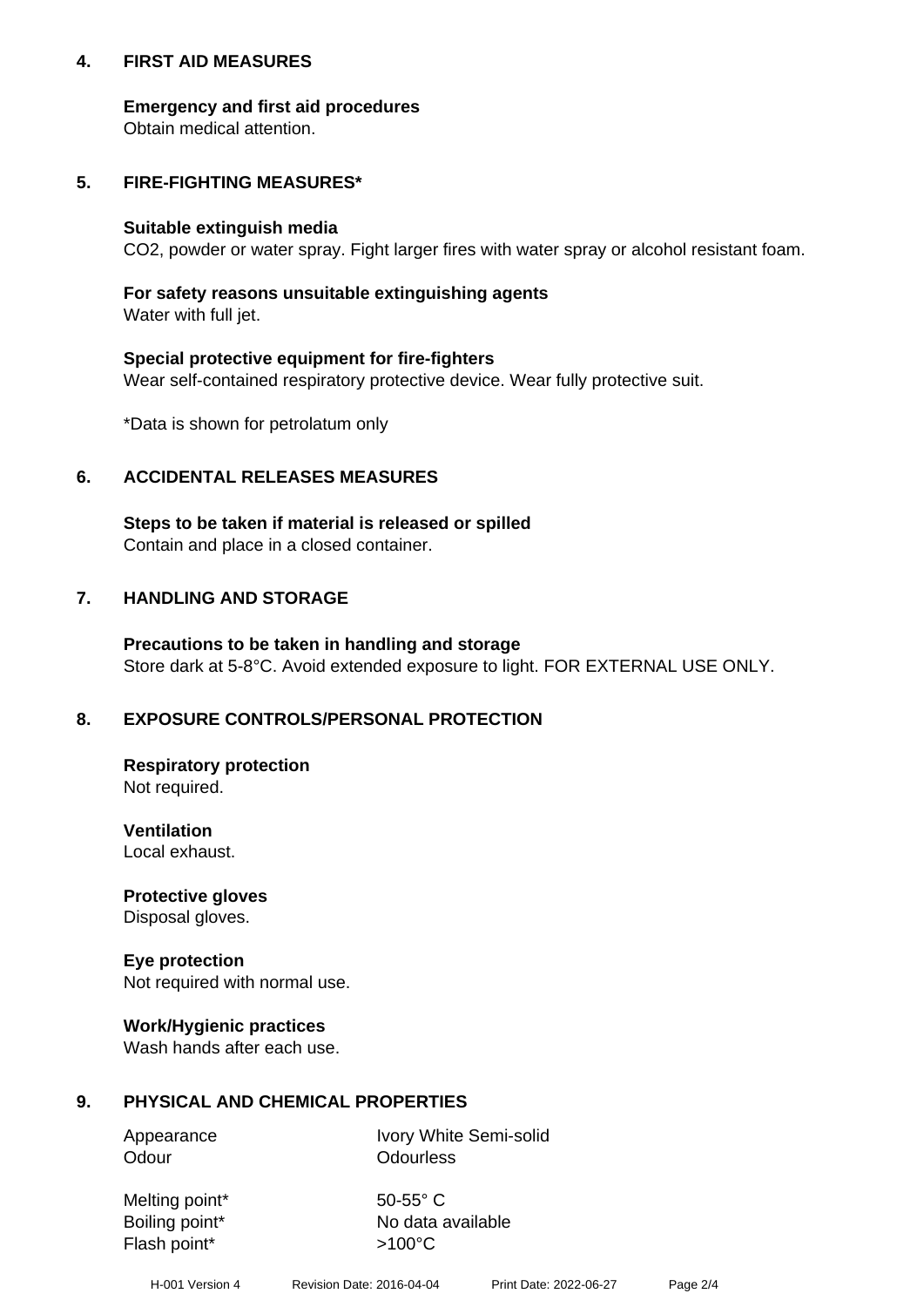Density\* No data available. Solubility in/Miscibility with Water\*

Self ignition\* Product does not self ignite. Danger of explosion\* Product does not present an explosion hazard. Insoluble

\*Data is shown for petrolatum only

# **10. STABILITY AND REACTIVITY**

#### **Incompability**

May react with strong oxidizing agents.

#### **Stability**

Stable at recommended storage conditions.

## **Hazardous byproducts**

Combustion may generate CO, CO2 and other oxides.

**Hazardous polymerization**

Will not occur.

## **11. TOXICOLOGICAL INFORMATION**

No data available.

## **12. ECOLOGICAL INFORMATION**

No data available.

## **13. DISPOSAL CONSIDERATIONS**

#### **Waste disposal method**

Comply with federal, state/provincial and local regulation.

#### **14. TRANSPORT INFORMATION**

Not dangerous goods.

## **15. REGULATORY INFORMATION**

The classification is according to the latest editions of the EU lists, and extended by company and literature data.

#### **16. OTHER INFORMATION**

#### **Text of H-statements and R-phrases mentioned in Section 3**

| Acute tox. Derm. 3 |                           | Acute toxicity, Dermal (Category 3)   |          |  |
|--------------------|---------------------------|---------------------------------------|----------|--|
| Acute tox. Oral 3  |                           | Acute toxicity, Oral (Category 3)     |          |  |
| Acute ag. tox. 1   |                           | Acute aquatic toxicity (Category 1)   |          |  |
| Chron. aq. tox. 1  |                           | Chronic aquatic toxicity (Category 1) |          |  |
| H-001 Version 4    | Revision Date: 2016-04-04 | Print Date: 2022-06-27                | Page 3/4 |  |